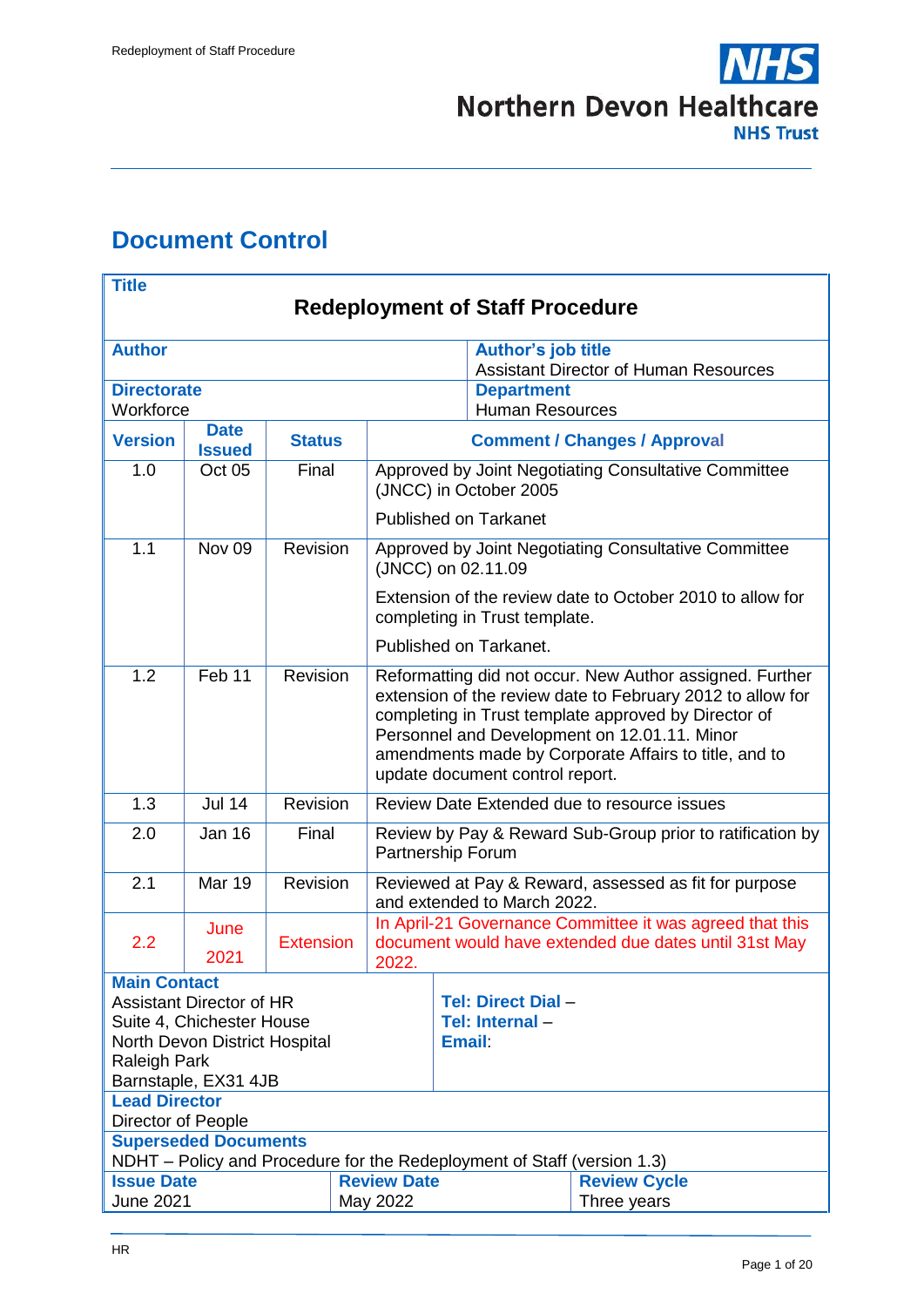

| <b>Consulted with the following stakeholders: (list all)</b><br>Pay & Reward Sub-Group<br><b>Partnership Forum</b><br>• Recruitment Team<br><b>HR Operations Team</b><br>$\bullet$<br><b>Equality &amp; Diversity Lead</b> |                                                                  |  |  |
|----------------------------------------------------------------------------------------------------------------------------------------------------------------------------------------------------------------------------|------------------------------------------------------------------|--|--|
| <b>Approval and Review Process</b><br>• Pay & Reward Sub-Group<br><b>Partnership Forum</b>                                                                                                                                 |                                                                  |  |  |
| <b>Local Archive Reference</b><br>G:\\ Redeployment of Staff Procedure<br><b>Local Path</b><br>Workforce and HR<br><b>Filename</b>                                                                                         |                                                                  |  |  |
| <b>Policy categories for Trust's internal</b><br>website (Bob)<br>HR.                                                                                                                                                      | <b>Tags for Trust's internal website (Bob)</b><br>Change of role |  |  |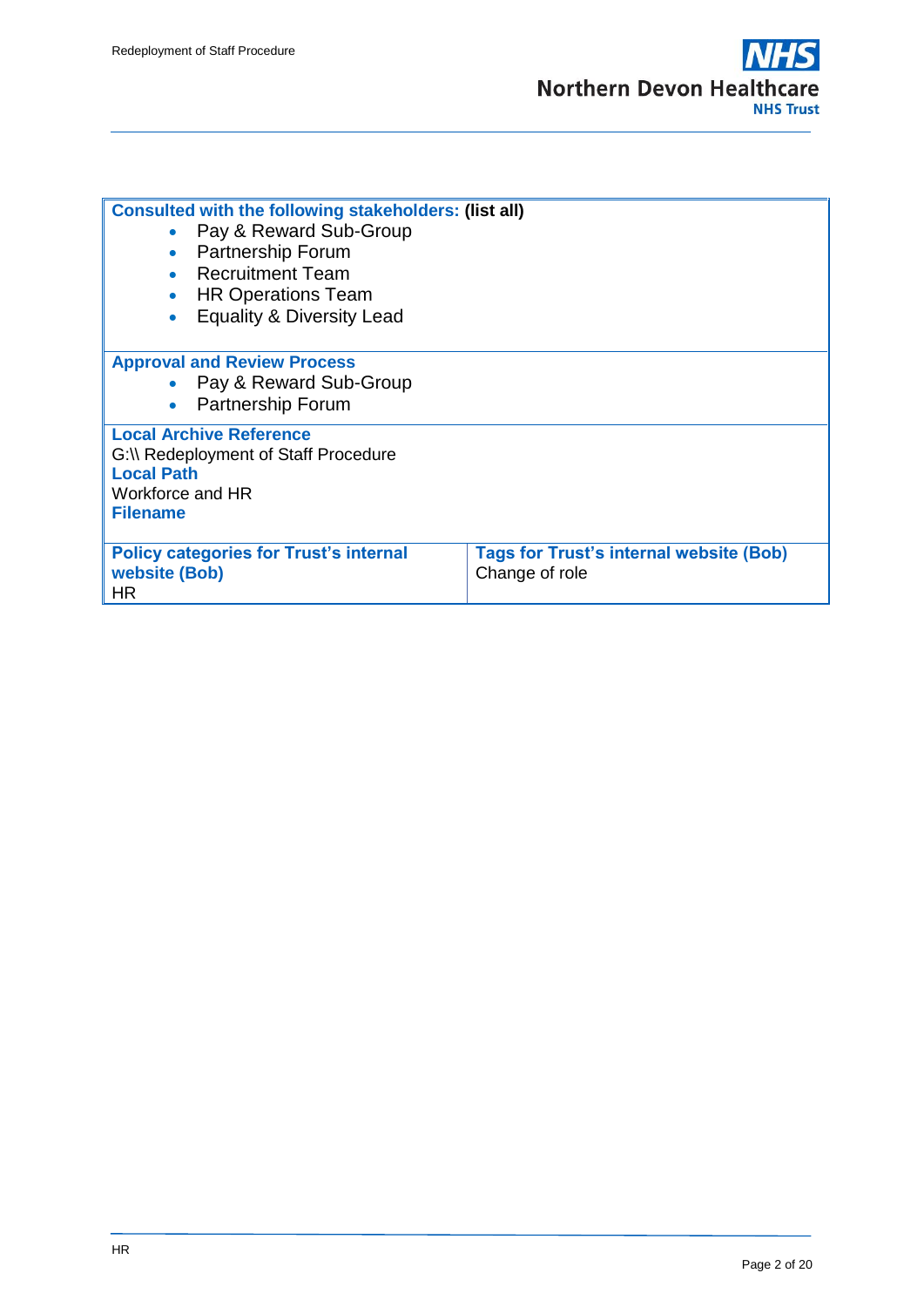

# **CONTENTS**

| 6. Monitoring Compliance with and the Effectiveness of the Policy  10 |  |
|-----------------------------------------------------------------------|--|
|                                                                       |  |
|                                                                       |  |
|                                                                       |  |
|                                                                       |  |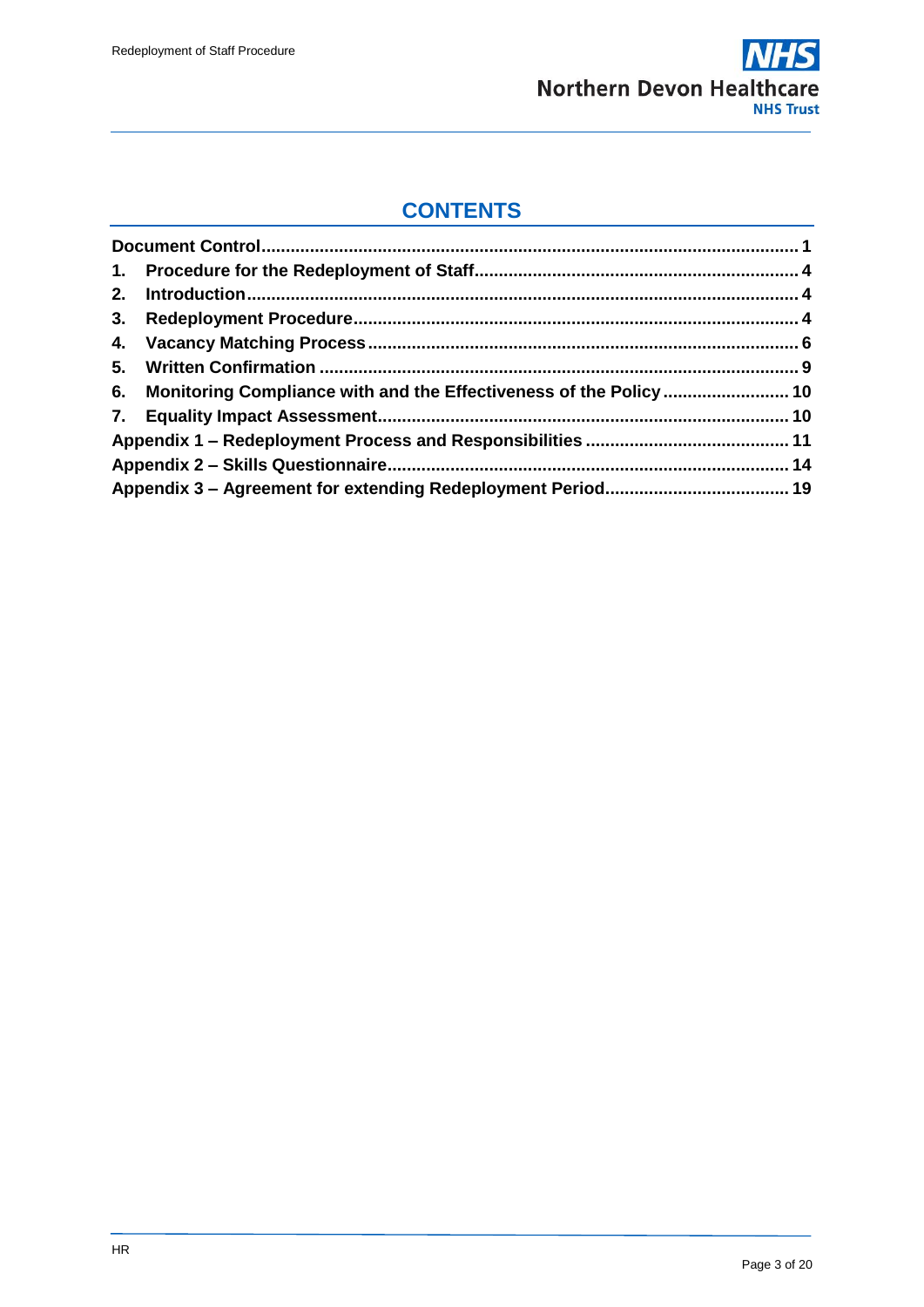

## <span id="page-3-0"></span>**1. Procedure for the Redeployment of Staff**

The Trust is committed to ensuring that, wherever possible, employees are retained in employment with the Trust following management re-organisation, the management of an employee's capability issues or an employee being declared unfit for their substantive post for health reasons. There may also be occasions when the Trust offers redeployment as an alternative to dismissal under the Trust's Disciplinary Policy.

# <span id="page-3-1"></span>**2. Introduction**

This procedure outlines the steps to be taken in redeploying staff who:-

- have been declared at risk as a consequence of management of change / re-organisation
- are unable to continue in their substantive role due to capability reasons
- have been declared unfit by Occupational Health to return to their substantive post for health reasons
- are to be redeployed as a result of disciplinary proceeding

The process of looking for redeployment opportunities will be undertaken for a time limited period. The redeployment period will normally be the employee's contractual notice period or their statutory notice period, whichever is the greater and will run concurrently with the employee's notice period. Therefore, the minimum redeployment period will be in accordance with the contractual notice period set out in the employee's terms and conditions of employment (as varied for TUPE'd staff by NHS Devon's Notice Period Policy). The maximum period will normally be no longer than **12 weeks**, that being the maximum statutory notice period.

# <span id="page-3-2"></span>**3. Redeployment Procedure**

The detailed roles and responsibilities allocated within the redeployment process are attached at Appendix 1.

The member of staff is:

- 1. Declared at risk in accordance with the Management of Change Policy
- 2. Unable to continue in their substantive role due to capability reasons (see Capability Policy)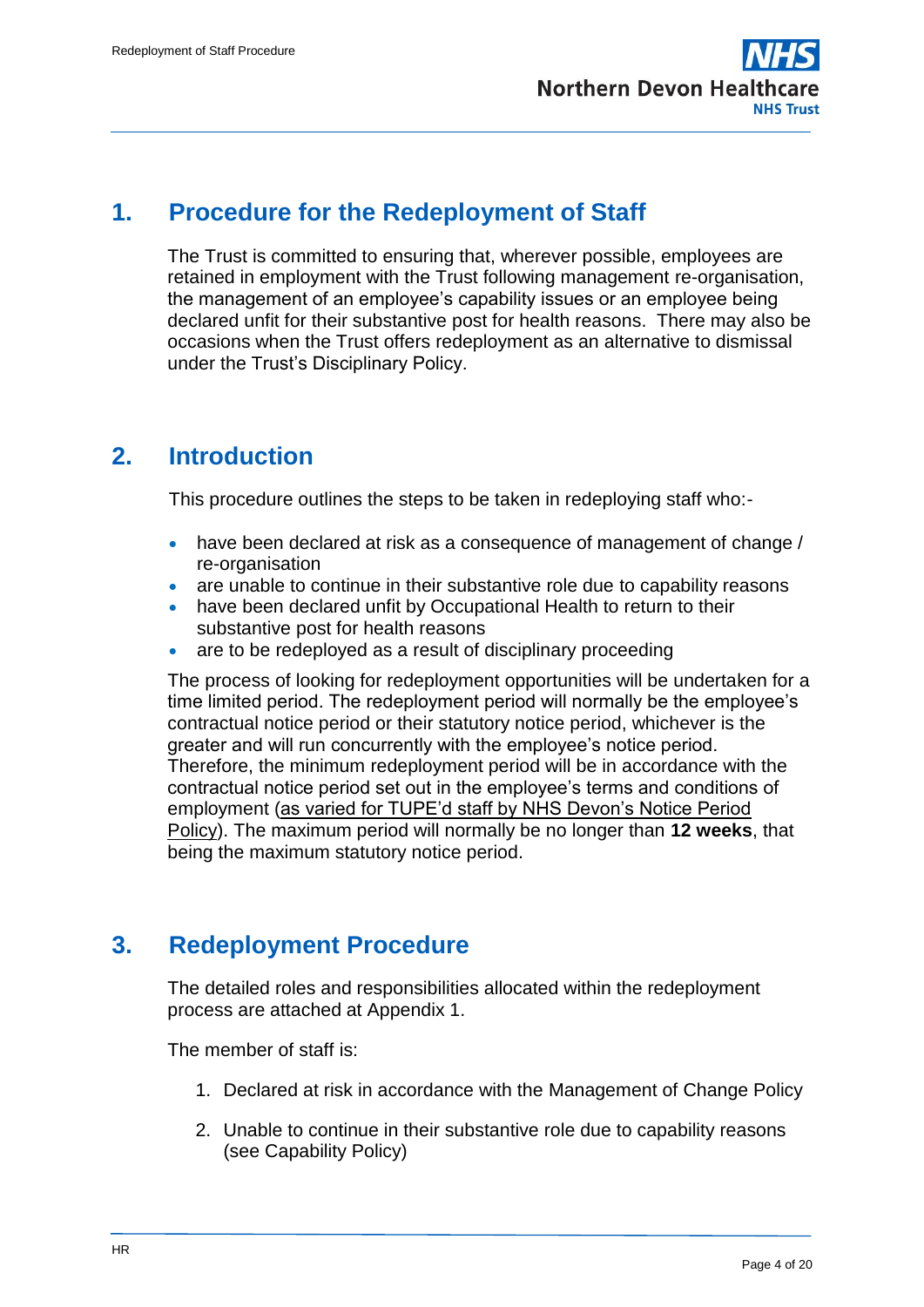- 3. Declared unfit, by Occupational Health to return to their substantive post for health reasons (See Managing Sickness Absence Policy and/or Capability Policy)
- 4. Required to be redeployed as a result of a disciplinary process. In this situation redeployment will normally be finalised as part of the disciplinary process and outcome.

The line manager must meet with the employee to discuss next steps. The employee may be accompanied by their trade union representative or a workplace colleague. The line manager may be accompanied by an HR representative.

As part of this meeting the employee will be advised of the duration of the redeployment period (as per the relevant Policy and the employee's terms and conditions of employment).

Management must ensure that the employee fully understands that, should it not be possible to redeploy them within the relevant timescale from placing them on the redeployment register and there is no practical alternative, then their employment may be terminated by the Trust (in accordance with the relevant policy) at the end of the redeployment period without a further notice period or payment in lieu of notice.

## **Skills Questionnaire**

**3.1.** The member of staff must complete the Trust's Skills Questionnaire to provide relevant information for redeployment options (see Appendix 2).

Where necessary, this may be completed in conjunction with the line manager, trade union representative or workplace colleague and / or HR representative.

The completed Skills Questionnaire must be signed and provided to the HR representative.

## **Variation of Procedure**

Where there are exceptional circumstances that mean it would be appropriate to vary this procedure then a request to extend the redeployment process should be drawn up by the line manager and submitted to the relevant DGM/Director and the appropriate Assistant Director of HR using the attached form for their approval (see Appendix 3).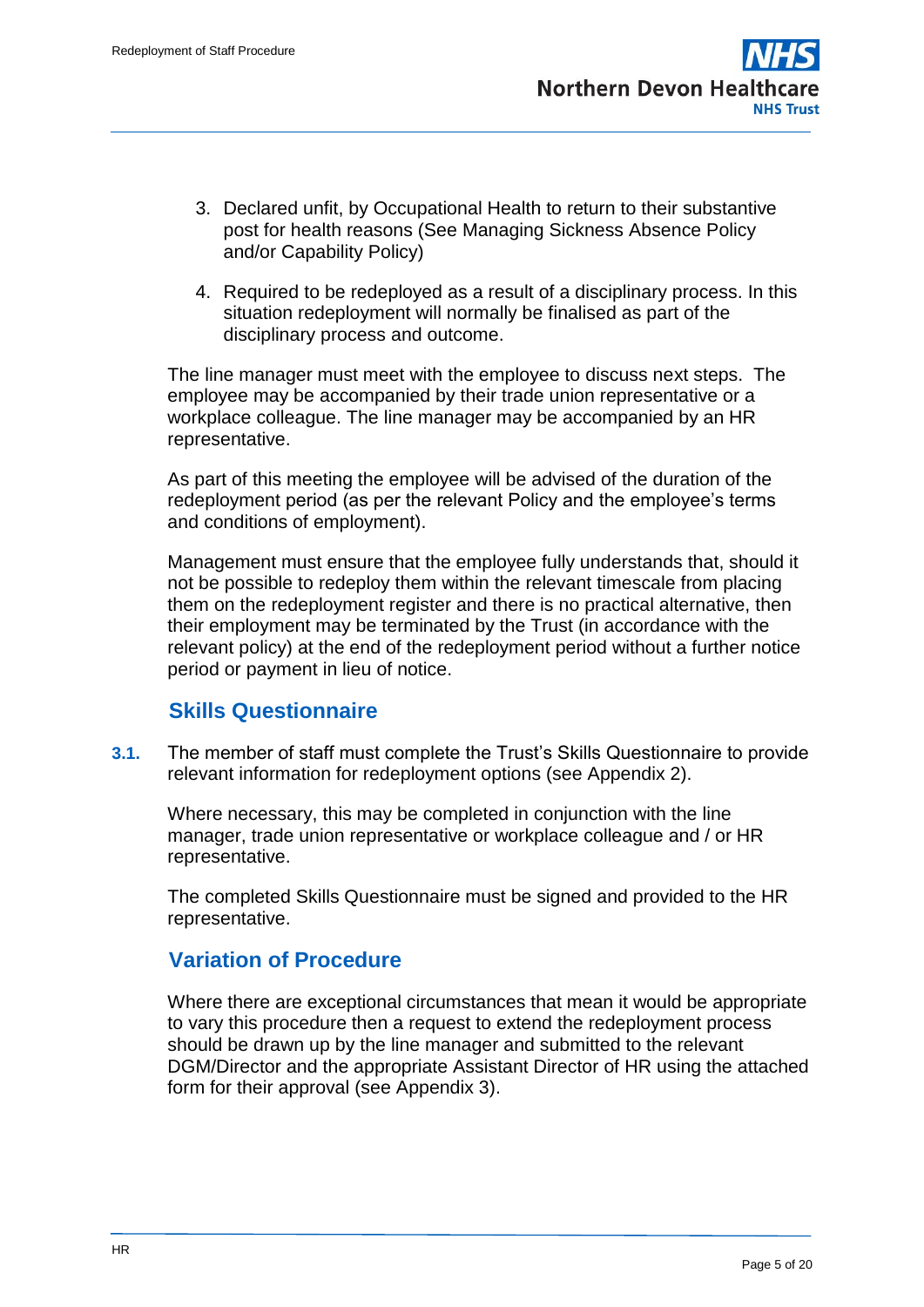

# <span id="page-5-0"></span>**4. Vacancy Matching Process**

### **Management of Change**

**4.1.** For staff declared at risk in accordance with the Management of Change Policy:-

The HR representative will ensure that the employee's details are provided to the Recruitment Team who will place the employee on the Redeployment Register and provide regular Vacancy Bulletins to the employee.

The employee will review the vacancy bulletins for potential redeployment opportunities; this will normally be through receiving the Trust's vacancy bulletin by email (personal or nhs.net).

Where staff do not have access to a computer then the line manager will provide them with a hard copy of the vacancy bulletins as published on the Trust's Intranet. The method of the employee accessing the vacancy bulletins will be agreed with them during the first meeting.

The line manager and the HR representative will review all vacancies available at the time of the employee being placed on the Redeployment Register and for the relevant notice period of up to 12 weeks thereafter for potential redeployment opportunities.

Where the essential requirements of any post(s) and the skills of the individual appear to match, or where gaps in the person specification can be met by training which is proportionate and reasonable, and the criteria for 'slotting in' as set out in the Trust's Management of Change Policy are met, the individual, after full consultation, will be 'slotted into' the post. Where 'slotting in' cannot apply, ring fenced recruitment will take place. This will be co-ordinated by HR.

Under these circumstances, where the grade of the post offered as suitable alternative employment, or alternative employment, is lower than the existing grade, the Trust's Protection of Earnings Policy will apply.

Where the individual is at risk of redundancy they are statutorily entitled to a trial period of 4 weeks. If the trial period is not successful the redeployment process will start again. However, there will be not normally be any extension to the original redeployment period. Any redeployment procedures implemented where staff are at risk of redundancy will be conducted under employment legislation in force at the time.

In accordance with the Trust's Management of Change Policy, any member of staff who unreasonably refuses an offer of suitable alternative employment may, by doing so, forfeit their right to a Redundancy Payment.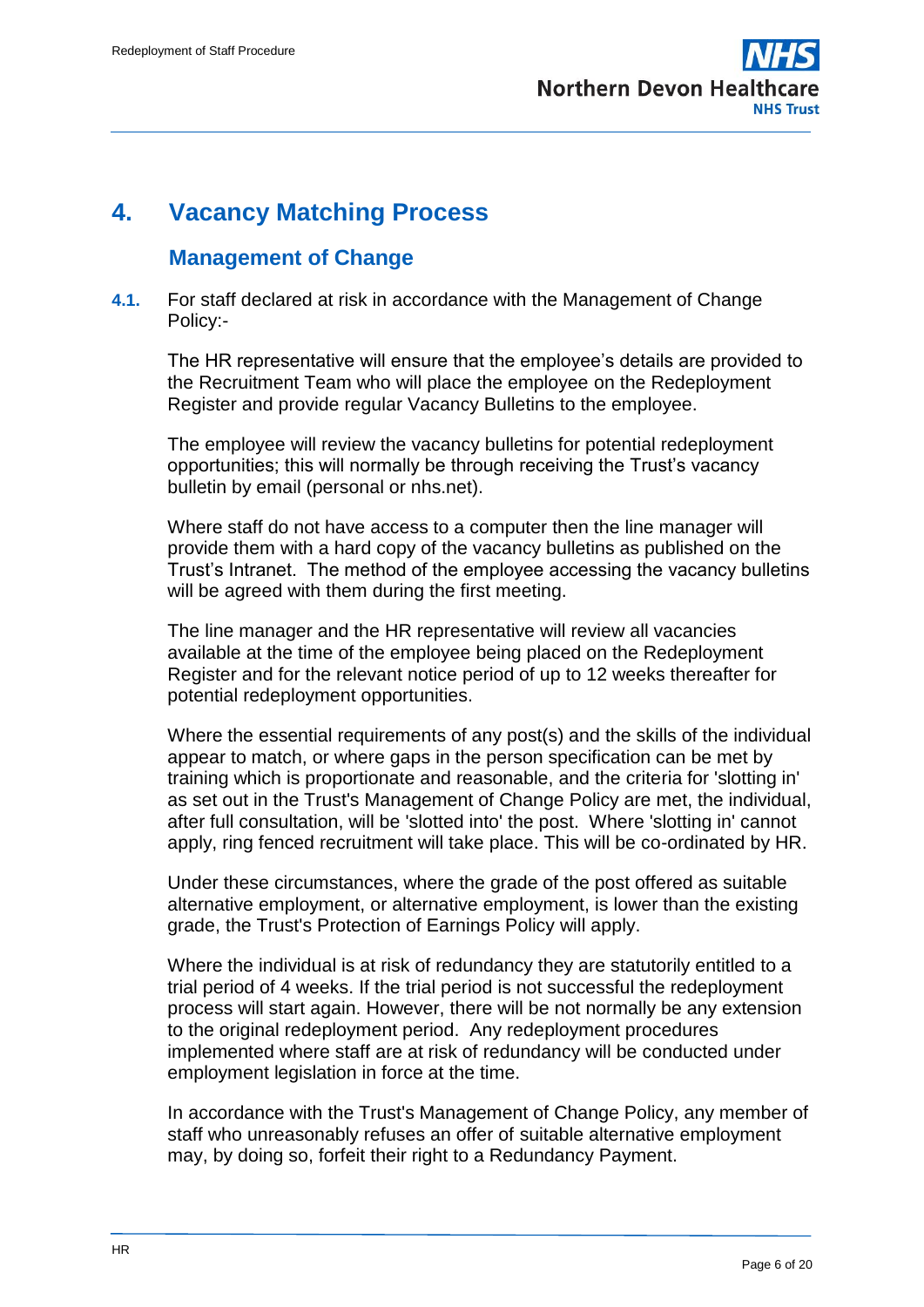

# **Capability**

**4.2.** For staff unable to continue in their substantive post due to capability reasons:-

On being notified by the individual's line manager, the HR representative will ensure that appropriate details for the employee are provided to the Recruitment Team who will place the employee on the Redeployment Register and provide regular vacancy bulletins to the employee.

The employee will review the vacancy bulletins for potential redeployment opportunities; this will normally be through receiving the Trust's vacancy bulletin by email (personal or nhs.net).

Where staff do not have access to a computer then the line manager will provide them with a hard copy of the vacancy bulletins as published on the Trust's Intranet. The method of the employee accessing the vacancy bulletins will be agreed with them during the first meeting.

The line manager and the HR representative will review all vacancies available at the time of the employee being placed on the Redeployment Register and for the relevant notice period of up to 12 weeks thereafter for potential redeployment opportunities.

Where the essential requirements of any post(s) and the skills of the individual appear to match, or where gaps in the person specification can be met by training which is proportionate and reasonable, the HR representative will advise the manager of the post that it is being held for redeployment purposes.

If the HR representative confirms that the post is suitable from a capability perspective, the individual will be consulted and an informal interview arranged with the manager of the post.

If all parties deem the individual to be suitable, the individual will be offered redeployment. A time limited trial period, normally of **4 weeks**, will be arranged. If the trial period is not successful the redeployment process will start again. However, there will be not normally be any extension to the original redeployment period.

Under these circumstances, the individual will be offered the post at the appropriate grade. There will be NO protection of pay.

**Note:** If, during the capability management process, the Trust is unable to redeploy a member of staff on the grounds of capability or if the individual refuses a reasonable offer of redeployment, where the individual is unable to return to their substantive post the Trust may have no other option than to terminate the individual's contract of employment on the grounds of capability under the Trust's Capability Policy.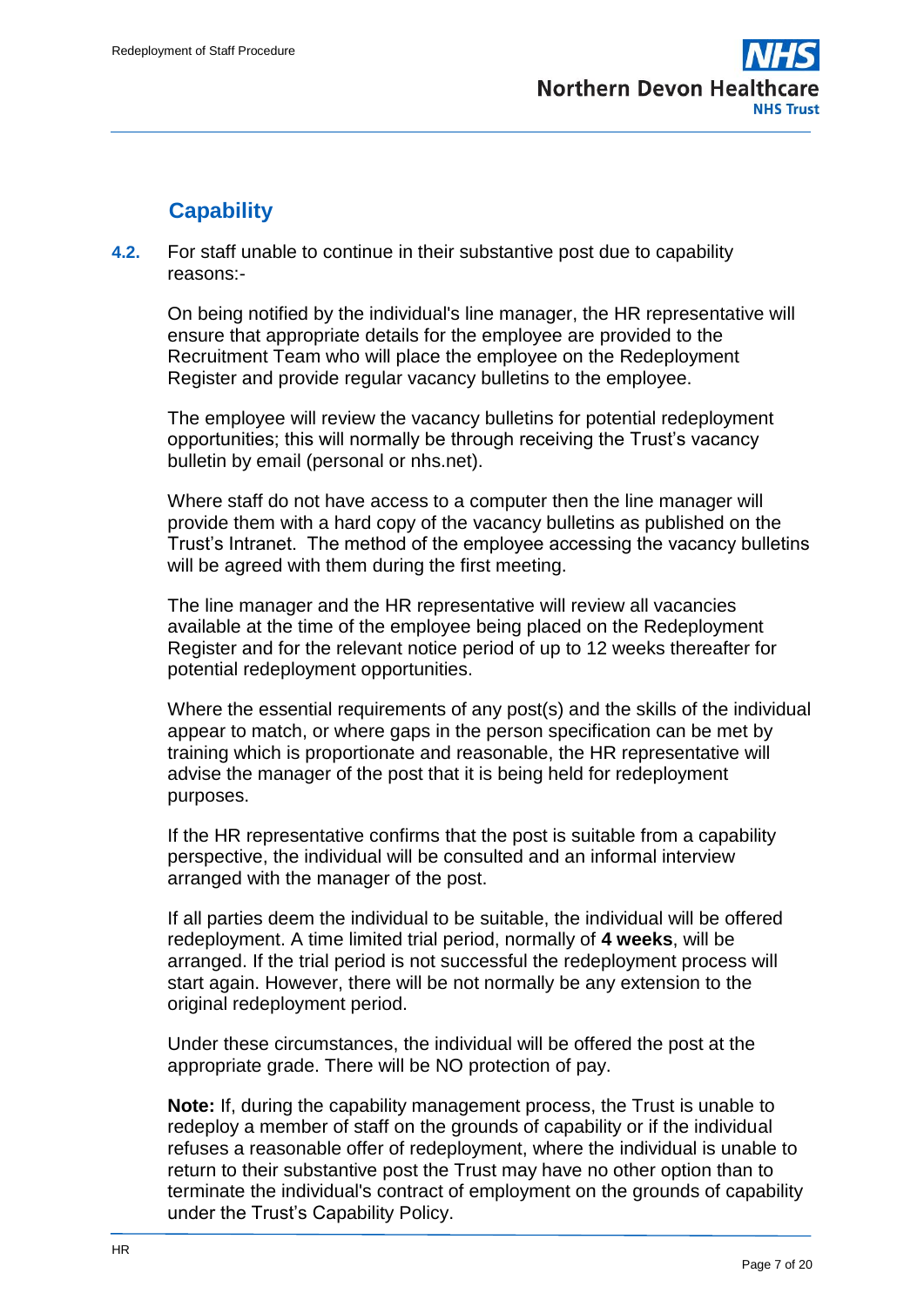

## **Health**

**4.3.** For staff declared unfit by Occupational Health to return to their substantive post for health reasons:-

The HR representative will ensure that appropriate details for the employee are provided to the Recruitment Team who will place the employee on the Redeployment Register and provide regular vacancy bulletins to the employee.

The employee will review the vacancy bulletins for potential redeployment opportunities; this will normally be through receiving the Trust's vacancy bulletin by email (personal or nhs.net).

Where staff do not have access to a computer then the line manager will provide them with a hard copy of the vacancy bulletins as published on the Trust's Intranet. The method of the employee accessing the vacancy bulletins will be agreed with them during the first meeting.

The line manager and the HR representative will review all vacancies available at the time of the employee being placed on the Redeployment Register and for the relevant notice period of up to 12 weeks thereafter for potential redeployment opportunities.

Where the essential requirements of any post(s) and the skills of the individual appear to match, or where gaps in the person specification can be met by training which is proportionate and reasonable, the HR representative may, if necessary, refer the post to Occupational Health and advise the manager of the post that it is being held for redeployment purposes. *The matching process must take into account the requirements of the Equalities Act in relation to making reasonable adjustments.*

If necessary Occupational Health will confirm that the post is suitable from a health perspective. The individual will be consulted and an informal interview arranged with the manager of the post.

If all parties deem the individual to be suitable, the individual will be offered redeployment. A time limited trial period, normally of **4 weeks**, will be arranged. If the trial period is not successful the redeployment process will start again. However, there will be not normally be any extension to the original redeployment period.

Under these circumstances, the individual will be offered the post at the appropriate grade. There will be NO protection of pay.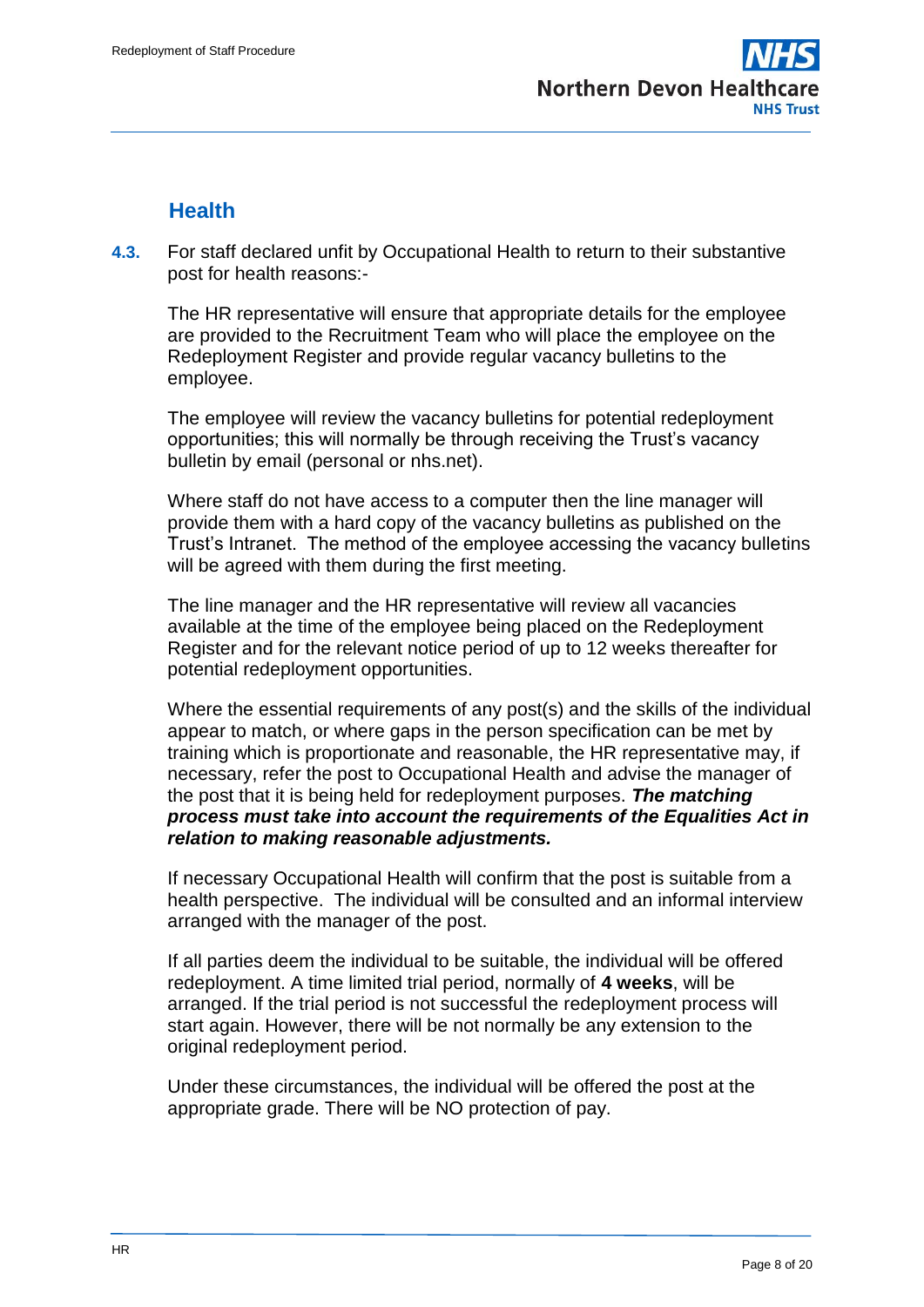**Note:** If, during the management of sickness absence process, the Trust is unable to redeploy a member of staff on the grounds of ill health/disability or if the individual refuses a reasonable offer of redeployment, where the individual is unable to return to their substantive post the Trust may have no other option than to terminate the individual's contract of employment on the grounds of capability due to ill health and/or the employee may wish to apply for Ill Health Retirement

## **Disciplinary**

**4.4.** For staff unable to continue in their substantive post due to disciplinary reasons:-

Where redeployment is being considered as an alternative to dismissal, the Chair of the Disciplinary Panel together with the HR representative providing advice to the Disciplinary Panel will review all vacancies available at the time of the Disciplinary Hearing.

Where the essential requirements of any post(s) and the skills of the individual appear to match, or where gaps in the person specification can be met by training which is proportionate and reasonable, the Chair of the Hearing Panel, the Manager with the vacant post and the HR representative advising the Panel will discuss whether or not it is appropriate to redeploy the individual into the vacancy.

The alternative to dismissal of a vacancy deemed to be suitable will only be offered after the above discussion has taken place. This means that it may be necessary to adjourn and reconvene the Disciplinary Hearing to confirm the decision/outcome of the disciplinary procedure.

Under these circumstances, the individual will be offered the post at the appropriate grade. There will be NO protection of pay.

# <span id="page-8-0"></span>**5. Written Confirmation**

All offers of suitable alternative employment, alternative employment or redeployment will be confirmed in writing.

The employee's line manager is responsible for providing the relevant change of circumstances form / termination form to the Payroll Department.

The HR representative is responsible for the removal of the employee from the Redeployment Register.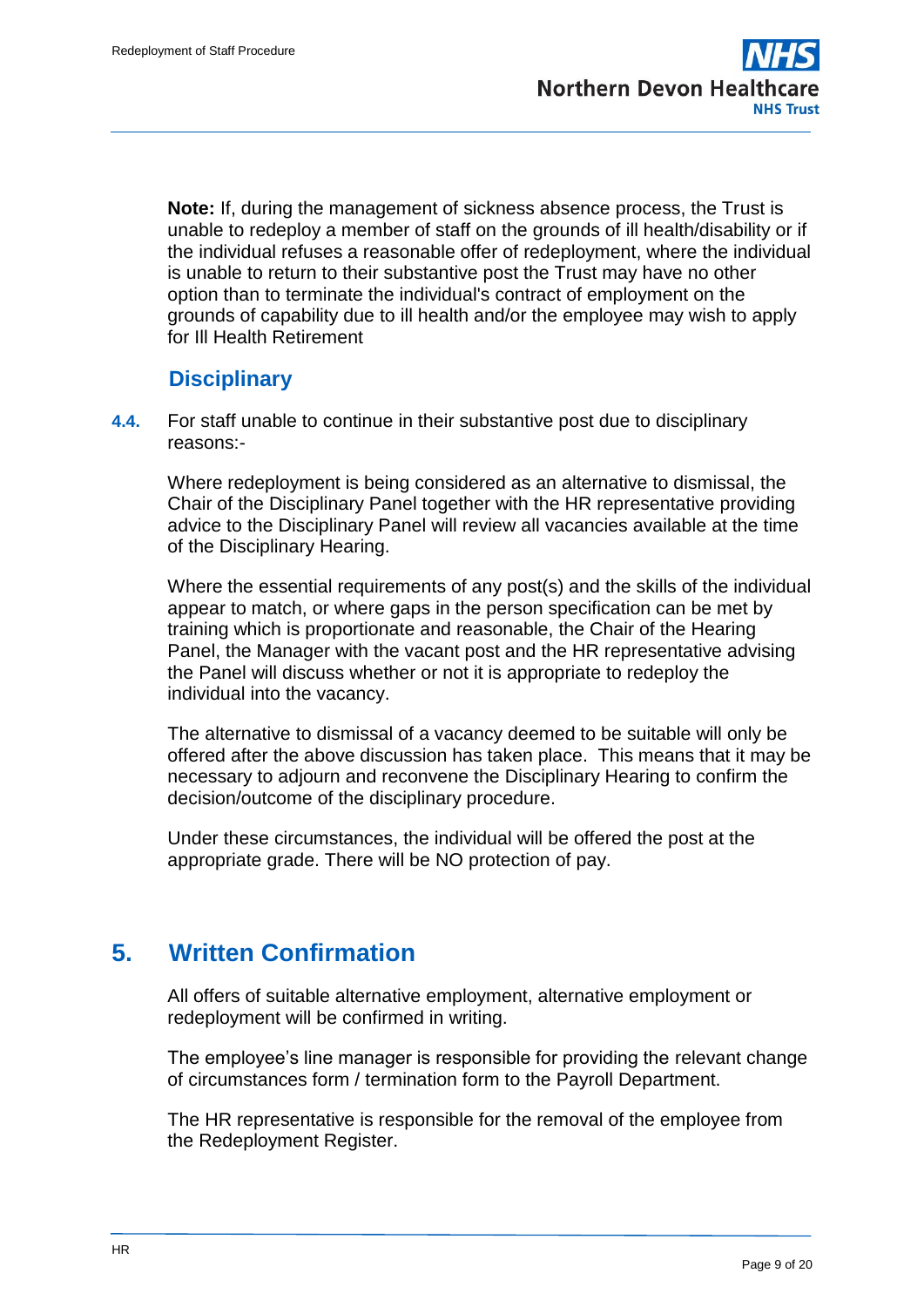# <span id="page-9-0"></span>**6. Monitoring Compliance with and the Effectiveness of the Policy**

## **Standards/ Key Performance Indicators**

- **6.1.** Key performance indicators comprise:
	- The number of staff redeployed/not redeployed utilizing this procedure.

### **Process for Implementation and Monitoring Compliance and Effectiveness**

**6.2.** The updated procedure will be provided to all managers/staff via the Trust's Intranet, Recruitment Team, HR Team etc.

Monitoring of the number of staff redeployed/not redeployed utilizing this procedure.

# <span id="page-9-1"></span>**7. Equality Impact Assessment**

#### **Table 1:Equality impact Assessment**

| <b>Group</b>                                                                                                                   | <b>Positive</b><br><b>Impact</b> | <b>Negative</b><br><b>Impact</b> | <b>No</b><br><b>Impact</b> | <b>Comment</b>                                                                                                                        |
|--------------------------------------------------------------------------------------------------------------------------------|----------------------------------|----------------------------------|----------------------------|---------------------------------------------------------------------------------------------------------------------------------------|
| Age                                                                                                                            | X                                |                                  |                            |                                                                                                                                       |
| <b>Disability</b>                                                                                                              | X                                |                                  |                            | The procedure<br>enables a fair<br>process for all staff<br>including those for<br>whom reasonable<br>adjustments may<br>be required. |
| Gender                                                                                                                         |                                  |                                  | X                          |                                                                                                                                       |
| Gender Reassignment                                                                                                            |                                  |                                  | X                          |                                                                                                                                       |
| Human Rights (rights<br>to privacy, dignity,<br>liberty and non-<br>degrading treatment),<br>marriage and civil<br>partnership | X                                |                                  |                            |                                                                                                                                       |
| Pregnancy                                                                                                                      |                                  |                                  | X                          |                                                                                                                                       |
| Maternity and<br>Breastfeeding                                                                                                 |                                  |                                  | $\overline{\mathbf{X}}$    |                                                                                                                                       |
| Race (ethnic origin)                                                                                                           |                                  |                                  | X                          |                                                                                                                                       |
| Religion (or belief)                                                                                                           |                                  |                                  | X                          |                                                                                                                                       |
| <b>Sexual Orientation</b>                                                                                                      |                                  |                                  | Х                          |                                                                                                                                       |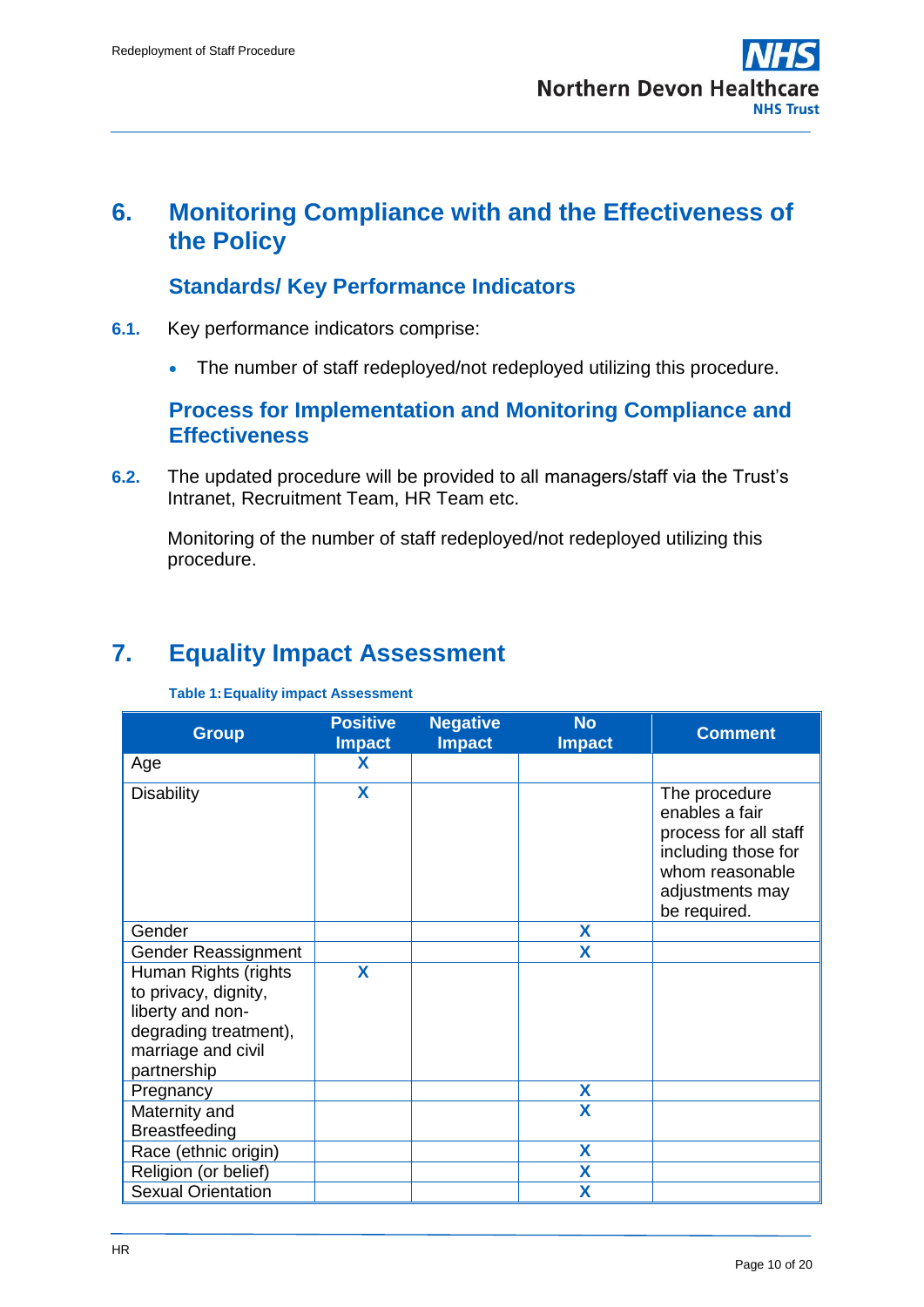

## <span id="page-10-0"></span>**Appendix 1 – Redeployment Process and Responsibilities**

### **Redeployment Process and Responsibilities**

| Redeployment<br>stage       | <b>Action</b>                                                                                                                                                                                                                              | <b>Responsibility</b> |
|-----------------------------|--------------------------------------------------------------------------------------------------------------------------------------------------------------------------------------------------------------------------------------------|-----------------------|
| Reason for                  | Ascertain reason for redeployment:                                                                                                                                                                                                         | Line Manager,         |
| redeployment                | Organisational change / at risk of redundancy<br>$\bullet$<br>(including the end of a fixed term contract)<br>Capability<br>Ill health/disability<br>Some Other Substantial Reason<br>Once identified as in need of redeployment a meeting | Redeployee and<br>HR  |
|                             | will be held with the employee at which the reason for<br>redeployment and the redeployment period will be<br>confirmed.                                                                                                                   |                       |
|                             | The HR Representative will issue a skills<br>questionnaire for completion.                                                                                                                                                                 |                       |
|                             | HR will provide a letter to the redeployee explaining<br>their redeployment status.                                                                                                                                                        |                       |
|                             | Note: A different procedure is required for employees<br>who may be redeployed under the Trust's Disciplinary<br>Policy as an alternative to dismissal (see Paragraph<br>3.1.4 above).                                                     |                       |
| Vacancy<br><b>Bulletins</b> | The Recruitment team will then:                                                                                                                                                                                                            | Recruitment<br>Team   |
|                             | Add the person to the Redeployment register /<br>$\bullet$<br>list                                                                                                                                                                         | Line Manager          |
|                             | Add the person to the Distribution list for<br>$\bullet$<br>weekly vacancy bulletins                                                                                                                                                       |                       |
|                             | Send a confirmatory email to the employee,<br>line manager and HR Representative                                                                                                                                                           |                       |
|                             | For any individuals that are 'formally at risk' i.e. have<br>been placed formally at risk of redundancy, the HR<br>team will advise the Recruitment team of this and the<br>Recruitment team will:                                         |                       |
|                             | Create an NHS restricted account on nhs.jobs<br>Send a confirmatory email for NHS employees<br>to the at risk person in relation to this<br>restricted account                                                                             |                       |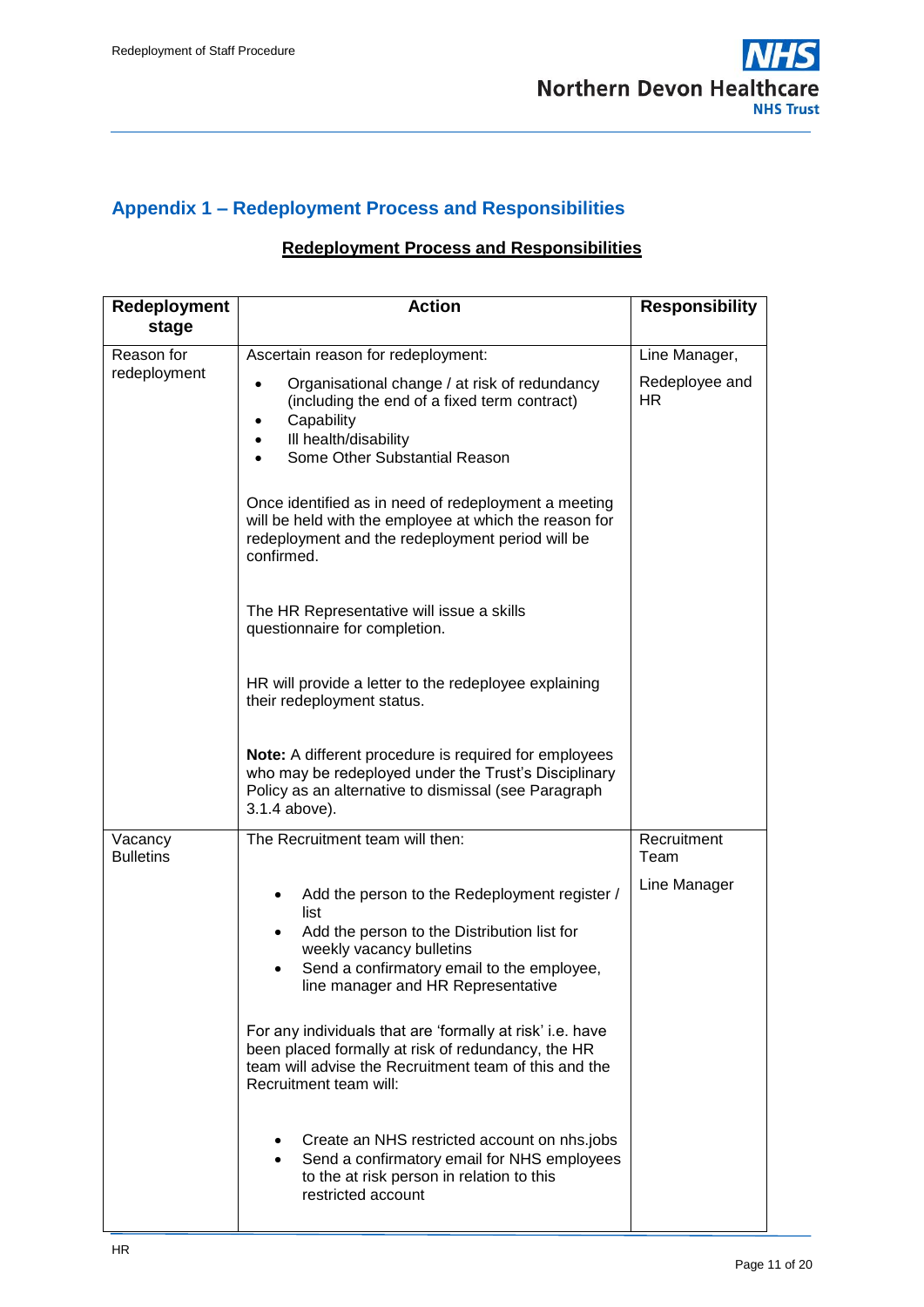

|                                                      | Where the employee has no access to a computer the<br>line manager will provide them with the vacancy<br>bulletins as issued on the Trust's intranet.                                                                                                                                               |                                                             |
|------------------------------------------------------|-----------------------------------------------------------------------------------------------------------------------------------------------------------------------------------------------------------------------------------------------------------------------------------------------------|-------------------------------------------------------------|
| Advertising<br>posts / reviewing<br>positions        | The HR team will receive the vacancy panel<br>spreadsheet, usually weekly on Thursdays and direct<br>approval spreadsheet.                                                                                                                                                                          | HR and<br>Recruitment<br>Teams                              |
|                                                      | The HR team will review the positions on the vacancy<br>spreadsheets against the skills questionnaire to<br>ascertain whether any posts may be suitable for any<br>redeployee and will advise the Recruitment team<br>whether any positions may be suitable and should be<br>withdrawn from advert. |                                                             |
| Finding a<br>suitable<br>redeployment<br>opportunity | The redeployee, the line manager and HR will look for<br>appropriate positions and for any suitable positions<br>identified the HR representative will contact the<br>recruiting manager to discuss.                                                                                                | Redeployee,<br>Line Manger, HR<br>and Recruiting<br>Manager |
|                                                      | If the position is suitable the HR team will liaise with<br>the recruiting manager to ensure an informal interview<br>is arranged for the redeployee.                                                                                                                                               |                                                             |
| Feedback from<br>interview                           | The recruiting manager will liaise with the HR<br>representative to provide feedback following the<br>redeployee's interview.                                                                                                                                                                       | Recruiting<br>Manager and HR                                |
| Work trial                                           | If a work trial is agreed (normally 4 weeks) this will be<br>set up with the recruiting manager and HR team.                                                                                                                                                                                        | HR, Recruiting<br>Manager,<br>Recruitment<br>Team,          |
|                                                      | HR will provide a letter to the redeployee outlining the<br>process.                                                                                                                                                                                                                                | Line Manager                                                |
|                                                      | HR will liaise with the recruiting manager and<br>redeployee (if necessary through a meeting) to<br>discuss whether the work trial was successful.                                                                                                                                                  |                                                             |
|                                                      | If the work trial was successful the recruiting manager<br>will complete the necessary paperwork to appoint the<br>redeployee to the post and the HR team will provide a<br>letter to the redeployee confirming the redeployment.                                                                   |                                                             |
|                                                      | If the work trial was not successful the redeployee will<br>remain on the redeployment register (for no longer<br>than the original redeployment period unless<br>application to extend has been made and is<br>successful).                                                                        |                                                             |

┚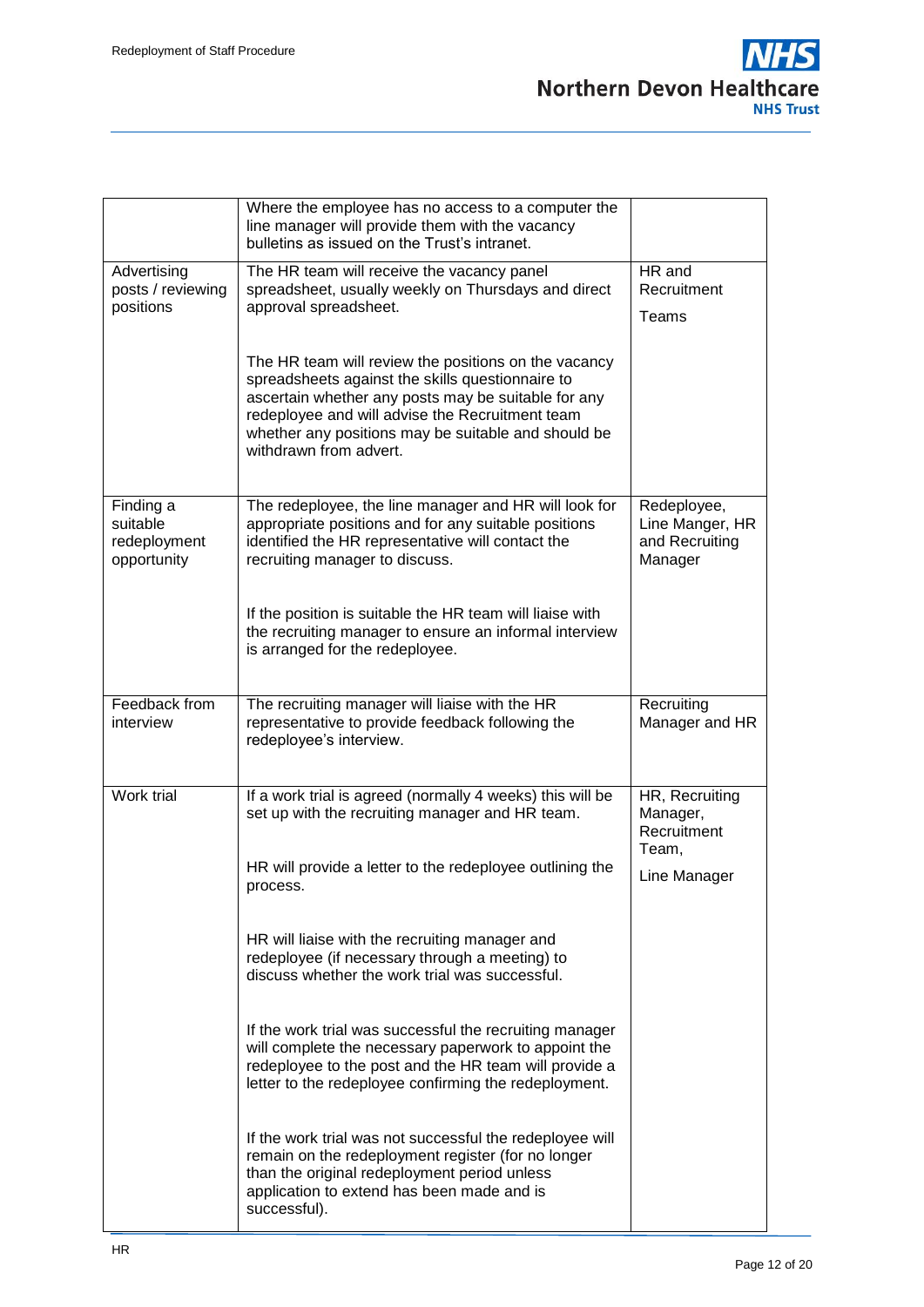

|                             | Should an extension to the redeployment period be<br>deemed appropriate the line manager will complete<br>the application form (Appendix 3) and submit for<br>approval.                        |                                 |
|-----------------------------|------------------------------------------------------------------------------------------------------------------------------------------------------------------------------------------------|---------------------------------|
| Keeping lists up<br>to date | HR will be responsible for maintaining their own<br>internal redeployment register and keeping this up to<br>date.                                                                             | HR Team,<br>Recruitment<br>Team |
|                             | The HR team will be responsible for notifying the<br>Recruitment team via the generic email inbox of any<br>redeployee to be removed from their records for<br>receiving the vacancy bulletins |                                 |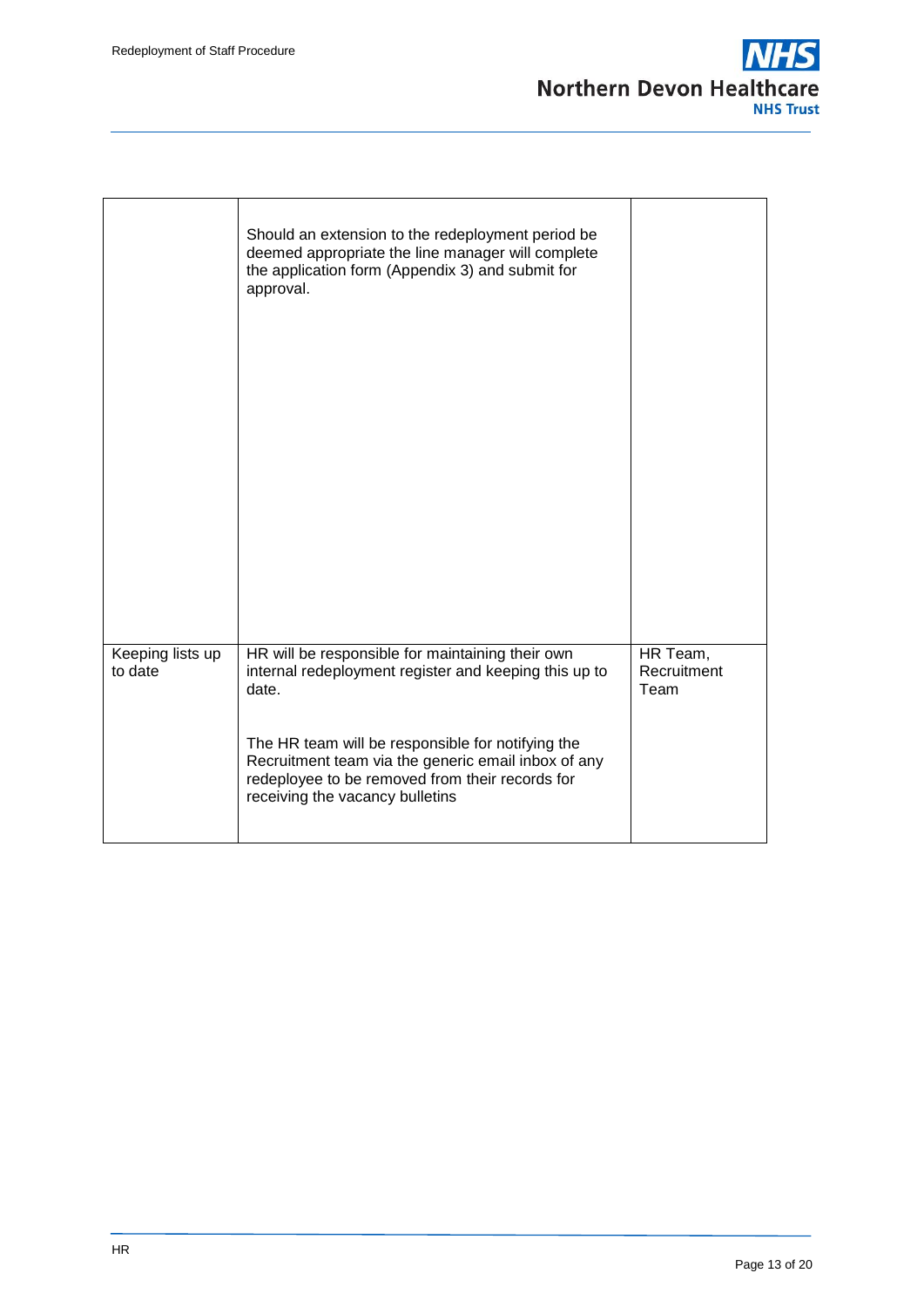

#### <span id="page-13-0"></span>**Appendix 2 – Skills Questionnaire**

| <b>NORTHERN DEVON</b>       | <b>Skills</b>        |
|-----------------------------|----------------------|
| <b>HEALTHCARE NHS TRUST</b> | <b>Questionnaire</b> |
|                             |                      |

The Trust is committed to supporting employees who are "at risk" or declared unfit by Occupational Health, to return to their substantive post, and will make every effort to help them to find alternative work.

This form is to be used to assess the skills, knowledge, experience, abilities and wishes of employees and as a profile to match staff with possible vacancies.

The information provided will only be used in the search for alternative work and any appointment will be made on a full assessment of the employee's capabilities. Personal circumstances not directly relevant to the vacancy being considered will not be taken into consideration. Where appropriate, Occupational Health may be asked to make an assessment of physical abilities, in relation to any vacancies deemed as potentially suitable.

#### **PERSONAL DETAILS**

| Name:           |                 |
|-----------------|-----------------|
|                 |                 |
| Home Address:   |                 |
|                 |                 |
|                 |                 |
| Telephone No:   | Payroll Number: |
| (Home / Mobile) |                 |

#### **CURRENT POST DETAILS**

| Job Title:                                         | Directorate:       |
|----------------------------------------------------|--------------------|
| Location:                                          | Grade:             |
| Date started in Post:                              | Hours/Days Worked: |
| <b>Current Line Manager:</b>                       | Telephone No:      |
|                                                    | (Work)             |
| Brief Outline of Duties or attach Job Description: |                    |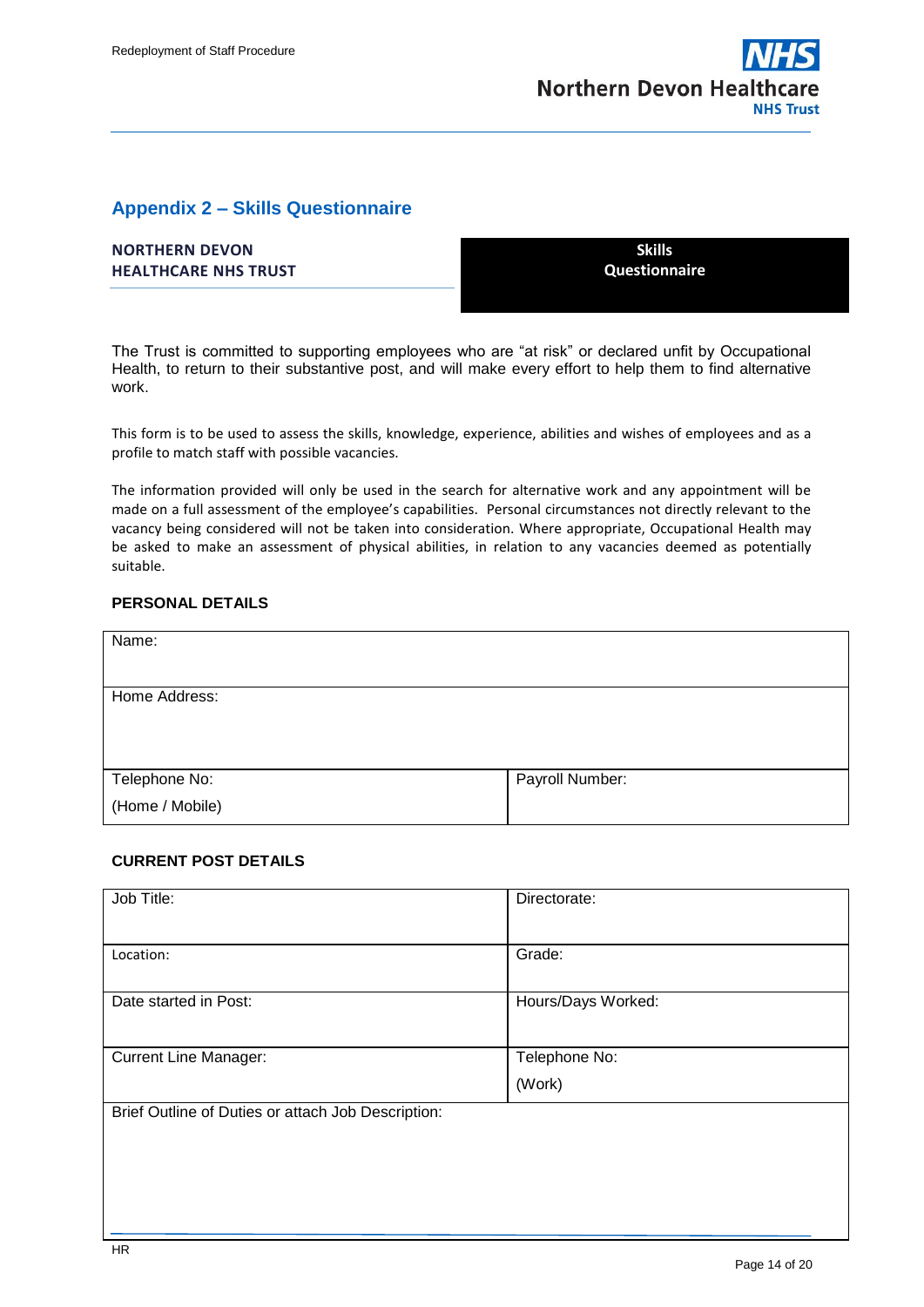

Reasons why Alternative Work is required from current position:

#### **SKILLS, KNOWLEDGE & EXPERIENCE to be considered in the search for alternative employment**

Under the following headings outline what skills, knowledge and experience you have and identify any particular areas that will be relevant to an Alternative Work search. (Please draw on examples from previous employment/voluntary work etc.) Do not be concerned if you are not able to provide information for all sections. (Continue on separate sheet if necessary)

| <b>Qualifications:</b>           |
|----------------------------------|
|                                  |
|                                  |
|                                  |
|                                  |
| <b>Training Attended:</b>        |
|                                  |
|                                  |
|                                  |
|                                  |
| <b>Communications - Written:</b> |
|                                  |
|                                  |
|                                  |
|                                  |
|                                  |
| <b>Communication - Oral:</b>     |
|                                  |
|                                  |
|                                  |
|                                  |
|                                  |

**Literacy:**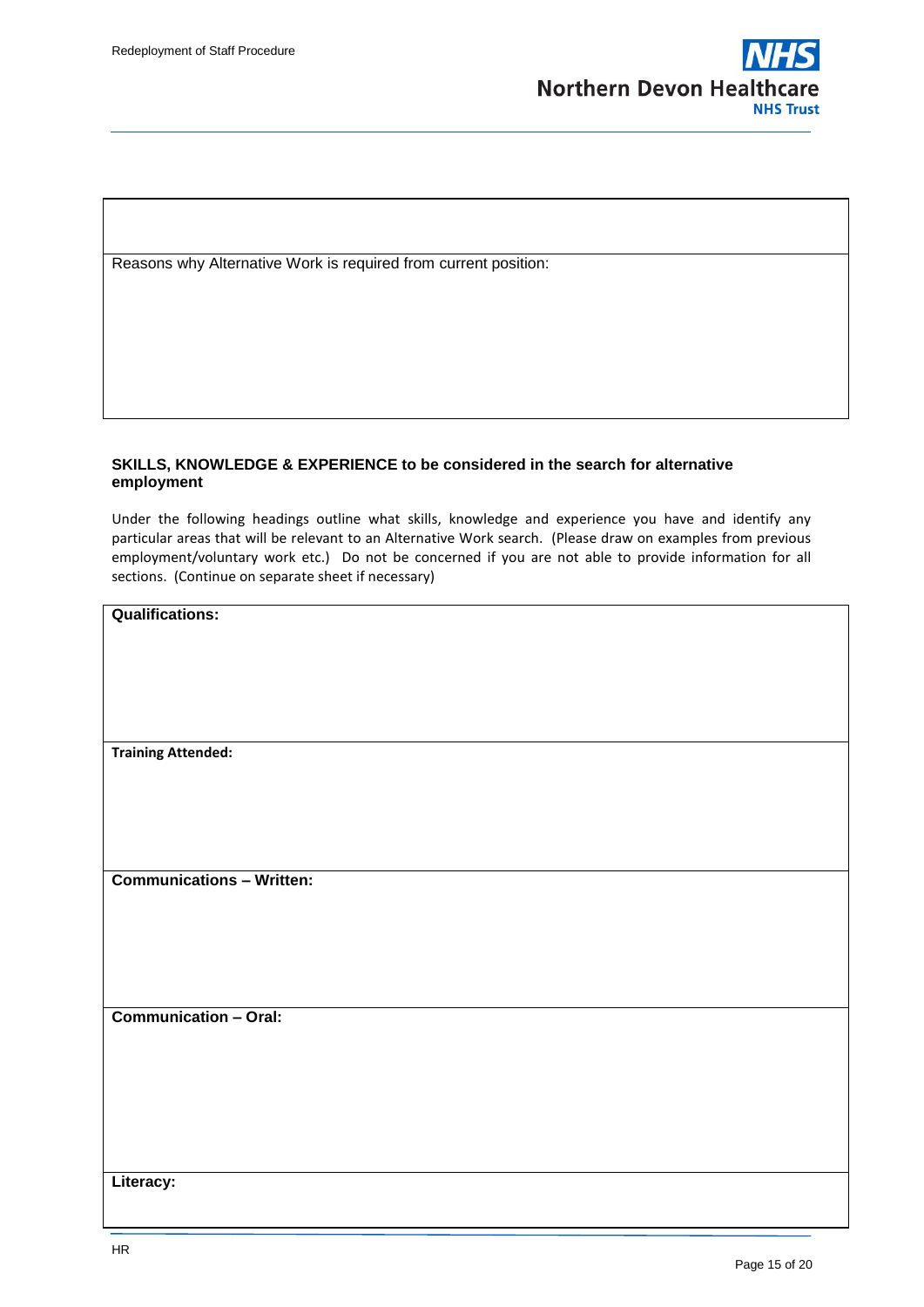

| Numeracy:                      |  |
|--------------------------------|--|
|                                |  |
|                                |  |
|                                |  |
|                                |  |
|                                |  |
|                                |  |
|                                |  |
|                                |  |
|                                |  |
|                                |  |
|                                |  |
|                                |  |
| <b>Administration:</b>         |  |
|                                |  |
|                                |  |
|                                |  |
|                                |  |
|                                |  |
|                                |  |
|                                |  |
|                                |  |
|                                |  |
|                                |  |
|                                |  |
|                                |  |
| <b>Customer Service:</b>       |  |
|                                |  |
|                                |  |
|                                |  |
|                                |  |
|                                |  |
|                                |  |
|                                |  |
|                                |  |
|                                |  |
|                                |  |
|                                |  |
|                                |  |
|                                |  |
| <b>Information Technology:</b> |  |
|                                |  |
|                                |  |
|                                |  |
|                                |  |
|                                |  |
|                                |  |
|                                |  |
|                                |  |
|                                |  |
|                                |  |
|                                |  |
|                                |  |
| <b>Team Working:</b>           |  |
|                                |  |
|                                |  |
|                                |  |
|                                |  |
|                                |  |
|                                |  |
|                                |  |
|                                |  |
|                                |  |
|                                |  |
|                                |  |
|                                |  |
|                                |  |
| <b>Problem Solving:</b>        |  |
|                                |  |
|                                |  |
|                                |  |
|                                |  |
|                                |  |
|                                |  |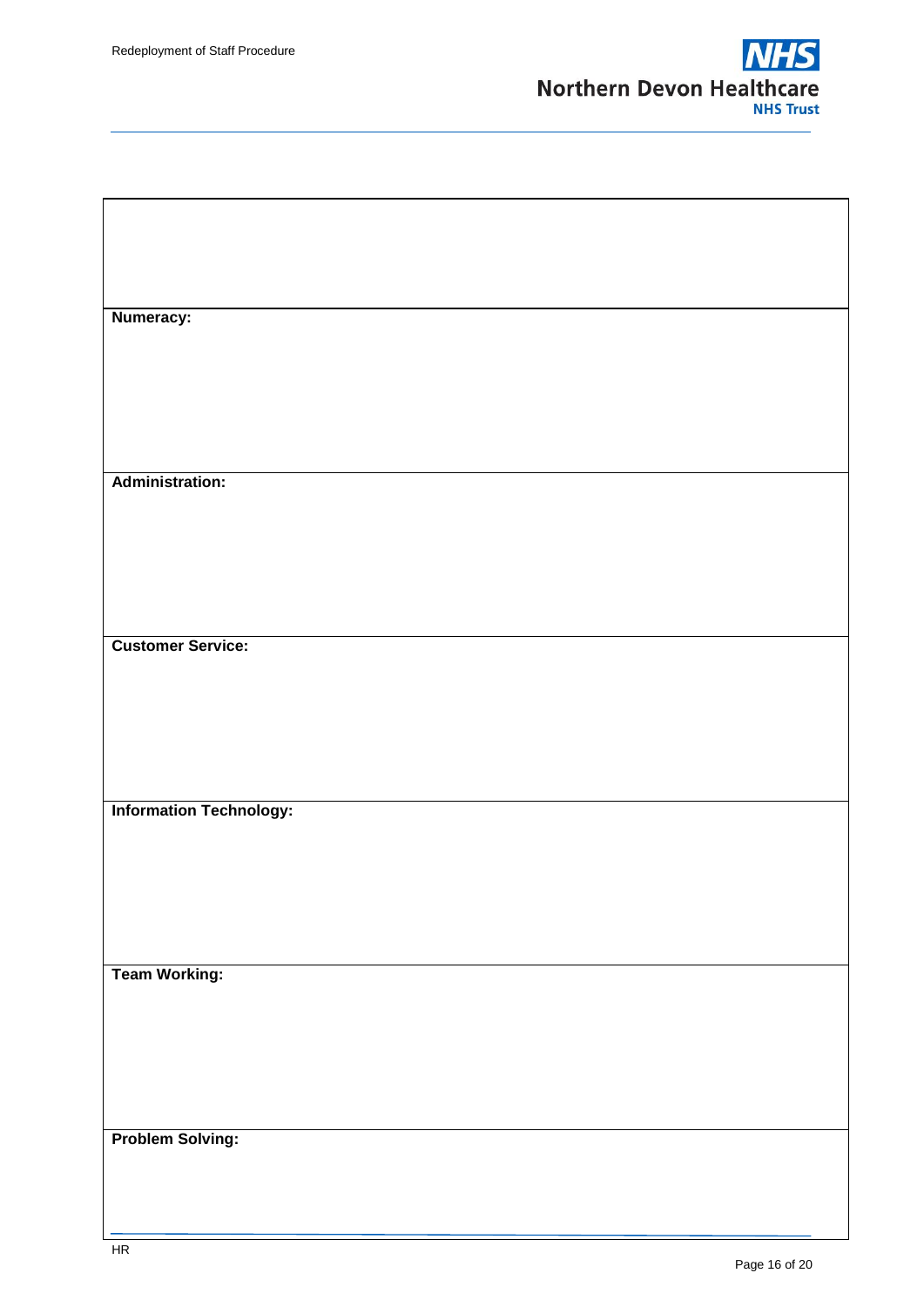

**Management/Supervisory: Specialist: Other skill areas to be taken into for consideration (e.g. ability to drive): Previous Job Titles: (include Directorate and/or Employer) OTHER FACTORS TO BE CONSIDERED**

**What types of Alternative Work would you consider?**

**How far are you prepared to travel to work (enter distance or location)?**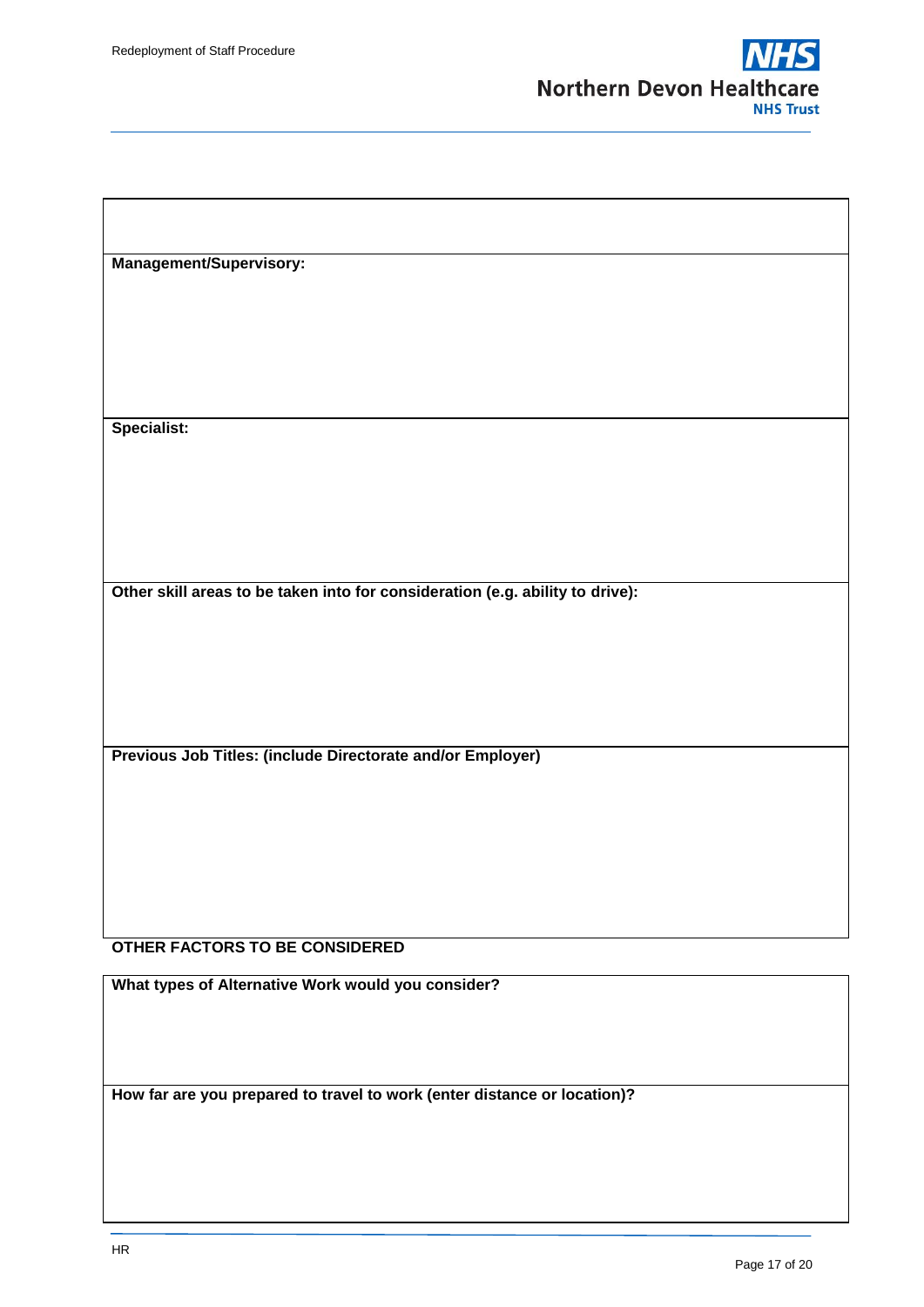ı



| Please tick which of the following are you prepared to work? |  |                                         |  |               |  |                 |  |  |
|--------------------------------------------------------------|--|-----------------------------------------|--|---------------|--|-----------------|--|--|
| <b>FULL-TIME</b>                                             |  | <b>SHIFTS</b>                           |  | DAY-TIME      |  | <b>EVENINGS</b> |  |  |
| ANNUALISED<br><b>HOURS</b>                                   |  | <b>WEEKENDS</b>                         |  | <b>NIGHTS</b> |  | JOB-SHARE       |  |  |
| PART-TIME                                                    |  | Indicate minimum number of weekly hours |  |               |  |                 |  |  |
| <b>Other General Comments:</b>                               |  |                                         |  |               |  |                 |  |  |
|                                                              |  |                                         |  |               |  |                 |  |  |
|                                                              |  |                                         |  |               |  |                 |  |  |
|                                                              |  |                                         |  |               |  |                 |  |  |

| <b>Employee's Signature:</b> |                       |
|------------------------------|-----------------------|
| <b>Managers Signature:</b>   |                       |
| Date Signed:                 | End of notice period: |

**TO BE COMPLETED BY OCCUPATIONAL HEALTH – Where appropriate.**

**Any factors that might limit the range of suitable Alternative Work? (e.g. physical abilities)**

**Will specialist equipment or modifications be required in line with Equality Act?**

*Where necessary:*

| <b>Occupational Health Signature:</b> |  |
|---------------------------------------|--|
| Date Signed:                          |  |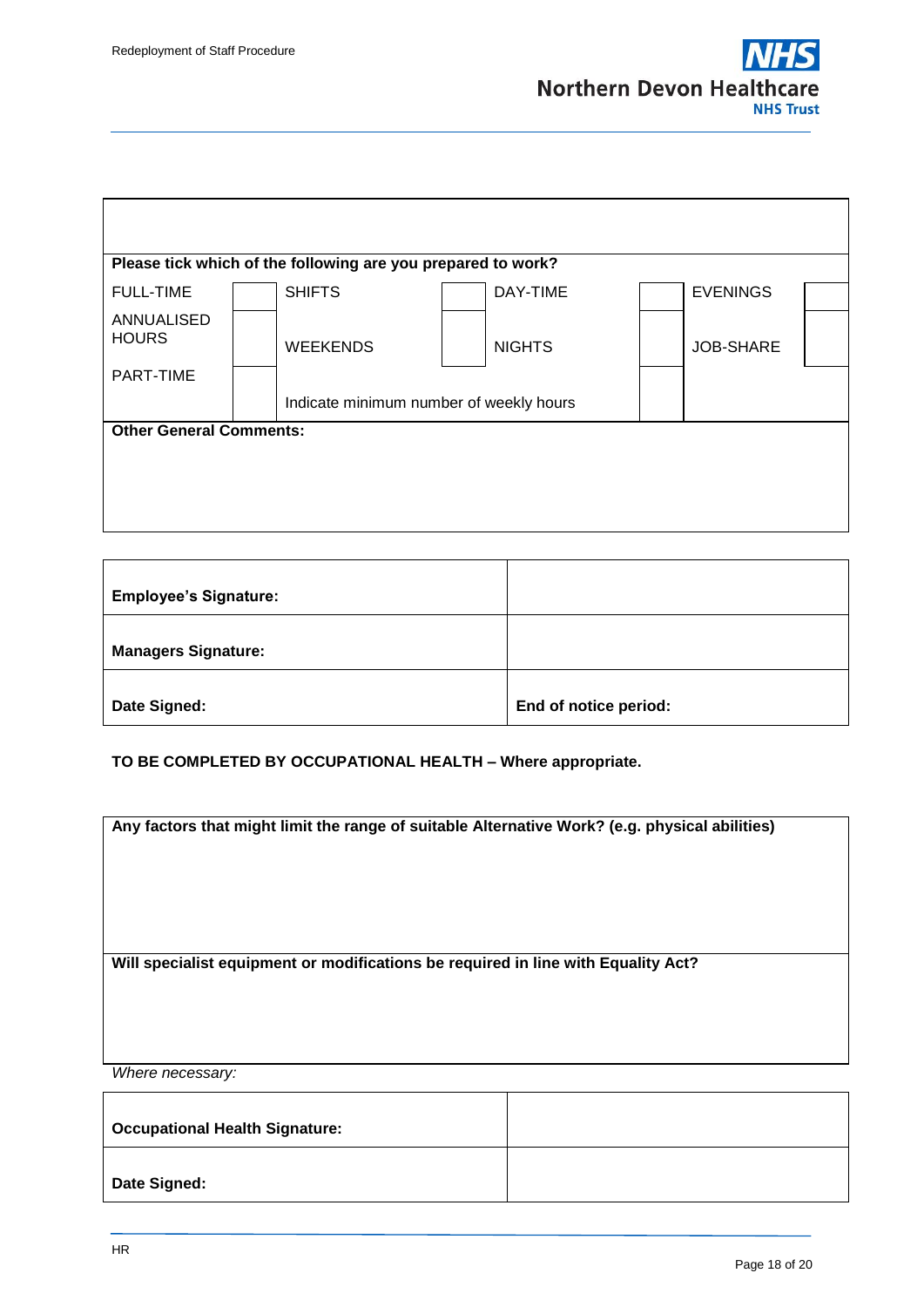## <span id="page-18-0"></span>**Appendix 3 – Agreement for extending Redeployment Period**

| Employee name:                                                                                                                                                                                                                                                                                                                                                                                                                                                                                                                                                                                                                       |  |  |  |  |
|--------------------------------------------------------------------------------------------------------------------------------------------------------------------------------------------------------------------------------------------------------------------------------------------------------------------------------------------------------------------------------------------------------------------------------------------------------------------------------------------------------------------------------------------------------------------------------------------------------------------------------------|--|--|--|--|
| Post Title:                                                                                                                                                                                                                                                                                                                                                                                                                                                                                                                                                                                                                          |  |  |  |  |
| Directorate:                                                                                                                                                                                                                                                                                                                                                                                                                                                                                                                                                                                                                         |  |  |  |  |
| Service/Department:                                                                                                                                                                                                                                                                                                                                                                                                                                                                                                                                                                                                                  |  |  |  |  |
| Post Pay Band:                                                                                                                                                                                                                                                                                                                                                                                                                                                                                                                                                                                                                       |  |  |  |  |
| Name of Line Manager:                                                                                                                                                                                                                                                                                                                                                                                                                                                                                                                                                                                                                |  |  |  |  |
| Date employee placed on<br>Redeployment Register:                                                                                                                                                                                                                                                                                                                                                                                                                                                                                                                                                                                    |  |  |  |  |
| Date redeployment period<br>is due to end:                                                                                                                                                                                                                                                                                                                                                                                                                                                                                                                                                                                           |  |  |  |  |
| Reason For Application: In this section you should set out the reasons for the employee<br>being redeployed together with action taken to date to secure suitable alternative<br>employment. Include any posts for which the employee has undertaken a trial period that has<br>not been successful, or whether you are seeking permission to extend a trial period together<br>with full details as to why. You must also include all and any information available to support<br>the application to increase the period of time during which redeployment is sought for the<br>employee under the Trust's policies and procedures. |  |  |  |  |
|                                                                                                                                                                                                                                                                                                                                                                                                                                                                                                                                                                                                                                      |  |  |  |  |
|                                                                                                                                                                                                                                                                                                                                                                                                                                                                                                                                                                                                                                      |  |  |  |  |
|                                                                                                                                                                                                                                                                                                                                                                                                                                                                                                                                                                                                                                      |  |  |  |  |
|                                                                                                                                                                                                                                                                                                                                                                                                                                                                                                                                                                                                                                      |  |  |  |  |
| Suggested date for redeployment period to be<br>extended to:                                                                                                                                                                                                                                                                                                                                                                                                                                                                                                                                                                         |  |  |  |  |